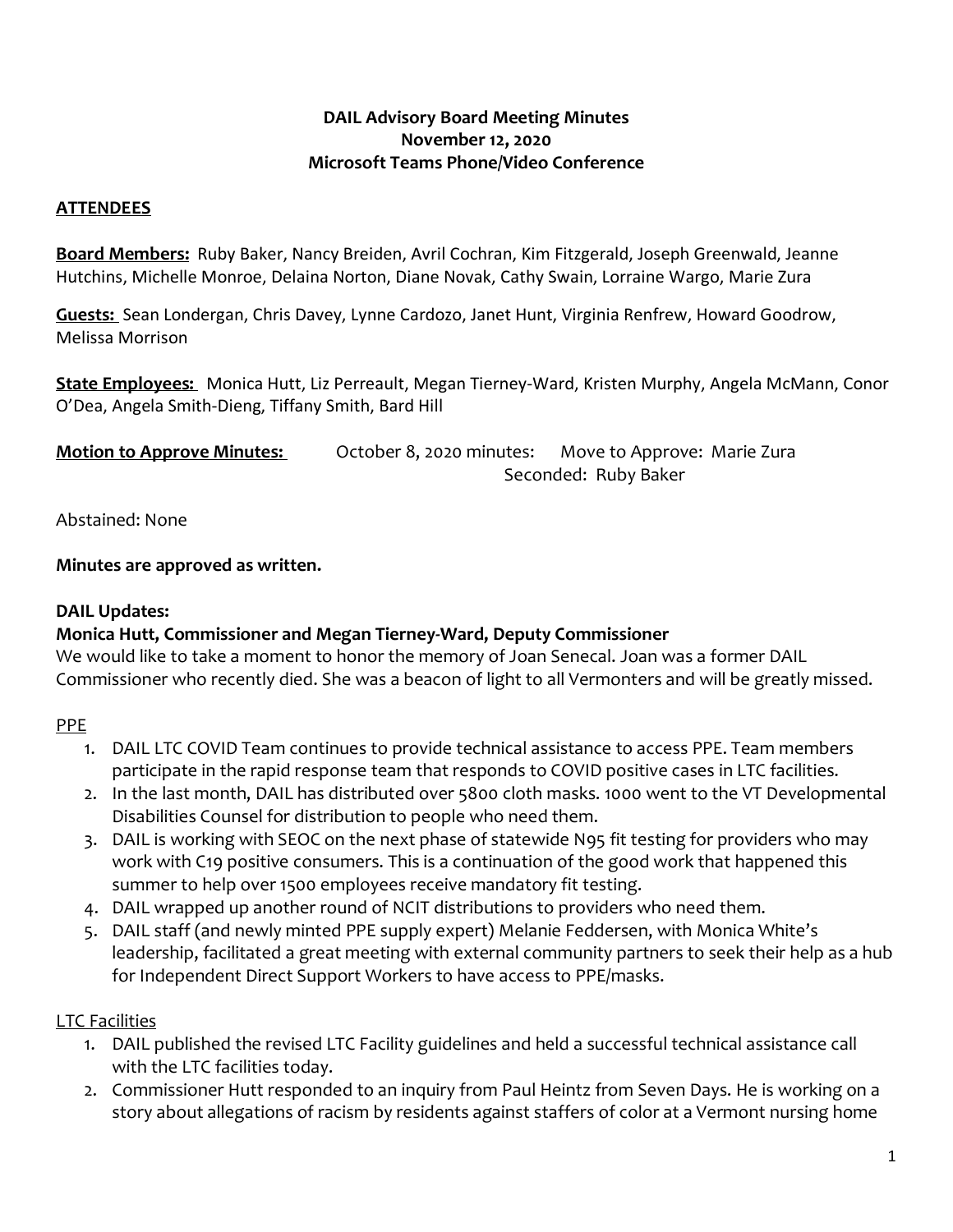— and the facility's apparent unwillingness to address the matter. DAIL was not previously aware of this complaint. DAIL made it clear that DAIL takes the allegations seriously, provided information about the facility regulations, and referenced the Office of Civil Rights which is the regulatory entity to investigate racism allegations. DAIL forwarded the information to Sean Londergan, the LTC Ombudsman, who was grateful for the information.

3. DAIL facilitated, along with VDH, a great technical assistance call with LTC facilities regarding COVID-19 vaccination planning.

### Adult Day

- 1. DAIL continues regular technical assistance calls with VDH participation.
- 2. DAIL published an Adult Day FAQ guidance document on the DAIL COVID web page.
- 3. To date, six Adult Day centers have notified DAIL of plans to reopen. Two have actually reopened. DAIL is consulting with VDH about whether the reopening plans should be put on hold.

# CRF

- 1. \$2M CRF was granted to Adult Day providers.
- 2. \$100K CRF was granted to DAs to support Eldercare Clinician services.
- 3. Two CRF grants were issued for Senior Meals. One for \$600K and one for \$565K (Act 154). Grants are being issued through the AAAs for payment to senior meal sights.
- 4. DAIL received \$700K CRF approval to be used as a one-time stipend for families of children (both minor and adult) with developmental disabilities. Grants are in process.
- 5. \$375K CRF was approved by JFC to help stand up beds at Burlington Health and Rehab to help with hospital flow. The goal is to free up beds at the hospital for potential COVID surge needs. Grant in process.

# **Other**

- 1. DAIL coordinated an email communication to 3394 Independent Direct Support Workers paid through ARIS. The communication is intended to solicit a response from those who are interested in additional work to potentially help the State address future staffing shortages at LTC facilities. Over 35 workers responded as interested in being included as a resource for crisis staffing needs.
- 2. DAIL is wrapping up the Vermont State Plan on Aging needs assessment survey. The survey generated 2500+ responses which include information about the needs of older Vermonters and their experience during COVID. Information will be used to craft goals for the next plan.
- 3. DAIL received AOA approval to hire two positions: ASP Assist. Dir. and Deaf, Hard of Hearing, Deafblind Services Dir.
- 4. DAIL finalized and disseminated the qualitative consumer experience survey for participants of Choices for Care and Developmental Services to ask about their COVID experiences as it relates to services. Responses are due by 12/31/20.

The state of Vermont is experiencing a significant rise in COVID19 cases right now. DAIL acknowledges the pressures that DAIL and our partners are facing while providing services and keeping people safe.

With the rise in COVID19 cases across the state, the Governor has put forth guidance for all to limit social gatherings to only those who share a household. If a person lives alone, they may join family for holidays. It is important that we all follow the new guidelines and share that message with all networks.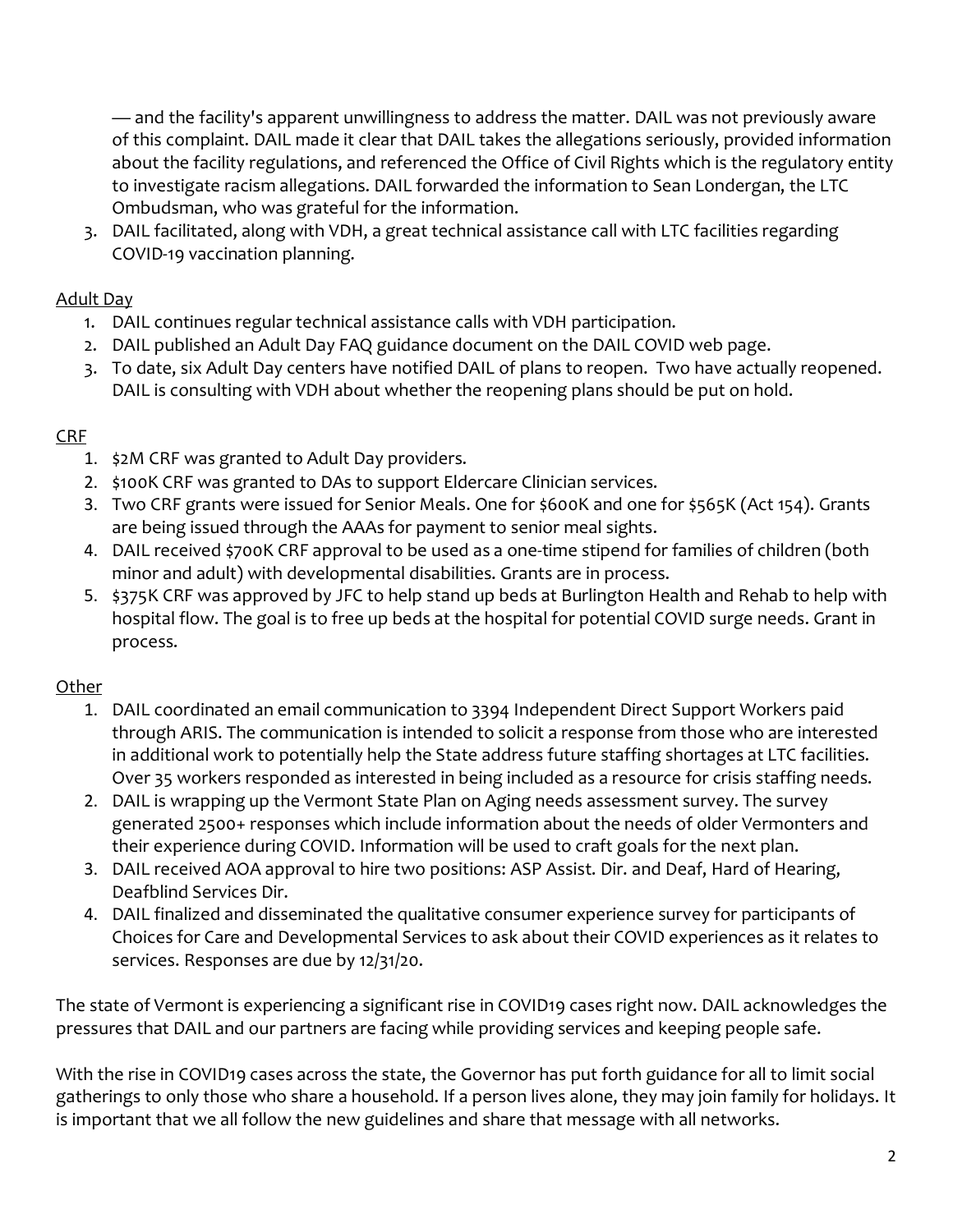DAIL had met with the Secretary's office to discuss the budget. Again, DAIL is being asked to do a level fund exercise. No other budget information is available right now. Once there is more information, DAIL will share it with the board.

With the recent election, there were minimal changes. Governor Phil Scott was re-elected and there were a few changes in the Senate and House. However, there should be much, if any, change in the leadership team.

Vermont Legal Aid and Medicaid for the Working Disabled (MWD) have met to discuss how to help people with disabilities if they have been receiving unemployment benefits that make them ineligible for Medicaid. The Department of Vermont Health Access and Vocational Rehabilitation have joined that conversation to address this potential cliff.

Amid the COVID19 pandemic, there continue to be staffing challenges. There has not been an increase in the nursing home census but there may be an increase in the Home and Community Based Services (HCBS) needed.

The hospitals are still seeing a lag time for placing individuals in a residential care facility when the individual is unable to live at home independently. There is still a need to honor a person's choice in where they are placed. That consideration in addition to new COVID regulations have made the transition to a LTC facility difficult.

# **DAIL LTC COVID Team- Staffing and workforce issues across the state:**

# **Monica White, Director of Operations**

The DAIL LTC COVID Team was formed in March, at the beginning of the pandemic. These are some of the things the team has been doing:

- Identifying the need for PPE and providing targeted support when providers are experiencing an outbreak or other emergency need. Melanie Feddersen heads the coordination of PPE.
- The team has provided fit testing for appropriate use of the distributed N95 masks across the state. The team is ramping up for another round of fit testing in the next few weeks.
- Cloth masks have been distributed by delivery and direct mailings to providers.
- The team has been involved with the statewide surge team to identify and coordinate sites for COVID19 patients.
- DAIL established an emergency staffing protocol to help LTC facilities and providers experiencing staffing needs due to an outbreak. The protocol incorporates the Medical Reserve Corps, the State volunteer registry, a list of Independent Director Support Workers who are available for extra work, and a list of private home care providers who are available for contract services.
- DAIL is now working to develop a staffing pool model, similar to Minnesota, for the critical response needs and have been given approval from the Governor's office to move forward with implementing this effort.

# **Older Vermonter's Act Presentation:**

**Angela Smith-Dieng, Adult Services Director and Conor O'Dea, State Unit on Aging Director**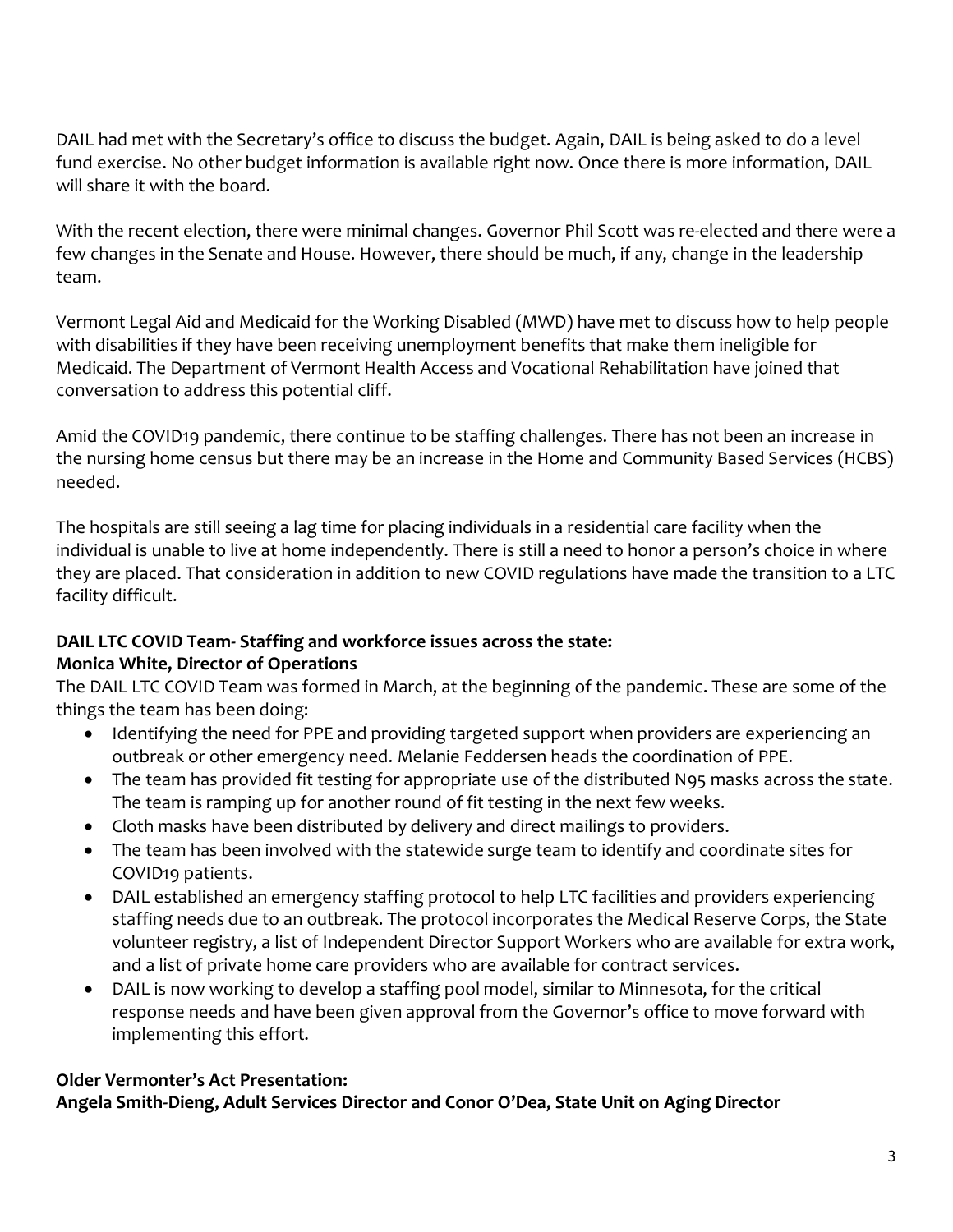Angela Smith-Dieng and Conor O'Dea offered information on the Older Vermonter's Act with a PowerPoint presentation which can be found here: [https://dail.vermont.gov/resources/advisory-board/dail-advisory](https://dail.vermont.gov/resources/advisory-board/dail-advisory-brd-2020-items)[brd-2020-items](https://dail.vermont.gov/resources/advisory-board/dail-advisory-brd-2020-items)

This act was signed in October by the Governor. There is an action plan that is due to the Legislature on May 1, 2021. There is a requirement in the act for a *Self-Neglect Working Group* to be formed by July 2021 and that group must generate recommendations to be presented to the Legislature by July 2022.

#### **DAIL Advisory Board Updates: Advisory Board Members**

Ruby Baker- COVE updates- Through Building Bridges, COVE has been coordinating calls with their community to share information. Many of those calls had been about scam awareness and COVE was asked for more varied and lighter content during the calls. To answer that request, COVE organized a mask photo competition for Halloween, poetry readings, memoir writing workshop, with holiday readings and radio theater coming in future calls.

COVE has identified a hearing aid bill as one of their legislative priorities for the upcoming legislative session.

#### **Alzheimer's Disease and Related Disorders Update from ADRD Commission and Hub & Spoke: Tiffany Smith, Adult Services Division (ASD) and Monica Hutt, Commissioner**

National Family Care Givers Month is the month of November. There are 64,000 individuals who are caregivers for individuals who are aging or disabled. ASD put together a guide for family caregivers on remote supports with links:<https://asd.vermont.gov/help/learn-about-care-respite>

The Behavioral Risk Factor Surveillance System (BRFSS) has accepted questions for the caregiver module and cognitive decline module that will capture good data and information for DAIL to use. The Alzheimer's Disease and Related Dementias (ADRD) Commission is finishing the annual report for the legislature. The report included Vermont being a dementia friendly state and using the model created by Dementia Friendly America. However, since March, the commission has been focused on the pandemic and the services for those with dementia and Alzheimer's.

With collaboration between DAIL, VDH, UVM Center on Aging, OneCare, and the Alzheimer's Association a plan to address the long lag time between the onset of Alzheimer's and diagnosis is being formed. Early intervention dramatically increases the quality of life for the person with the diagnosis and the family who takes care of them. Some of the progress this group has made during regular meetings over the last year and a half are:

- Recognize the impact the diagnosis has on the entire family and providing services that can help preserve the family caregiver support.
- Begin to increase capacity in primary care to give diagnosis instead of sending to the Memory Care which can take a long time to get in and get the diagnosis.
- There has been an algorithm created called Smart Phrase that helps to make the diagnosis that is built into the Electronic Health System (Epic System) which is available to doctors.
- Encouraging other doctors outside of the UVM Medical system to use Smart Phrase.
- The Vermont Health Learning Network will include Smart Phrase training.